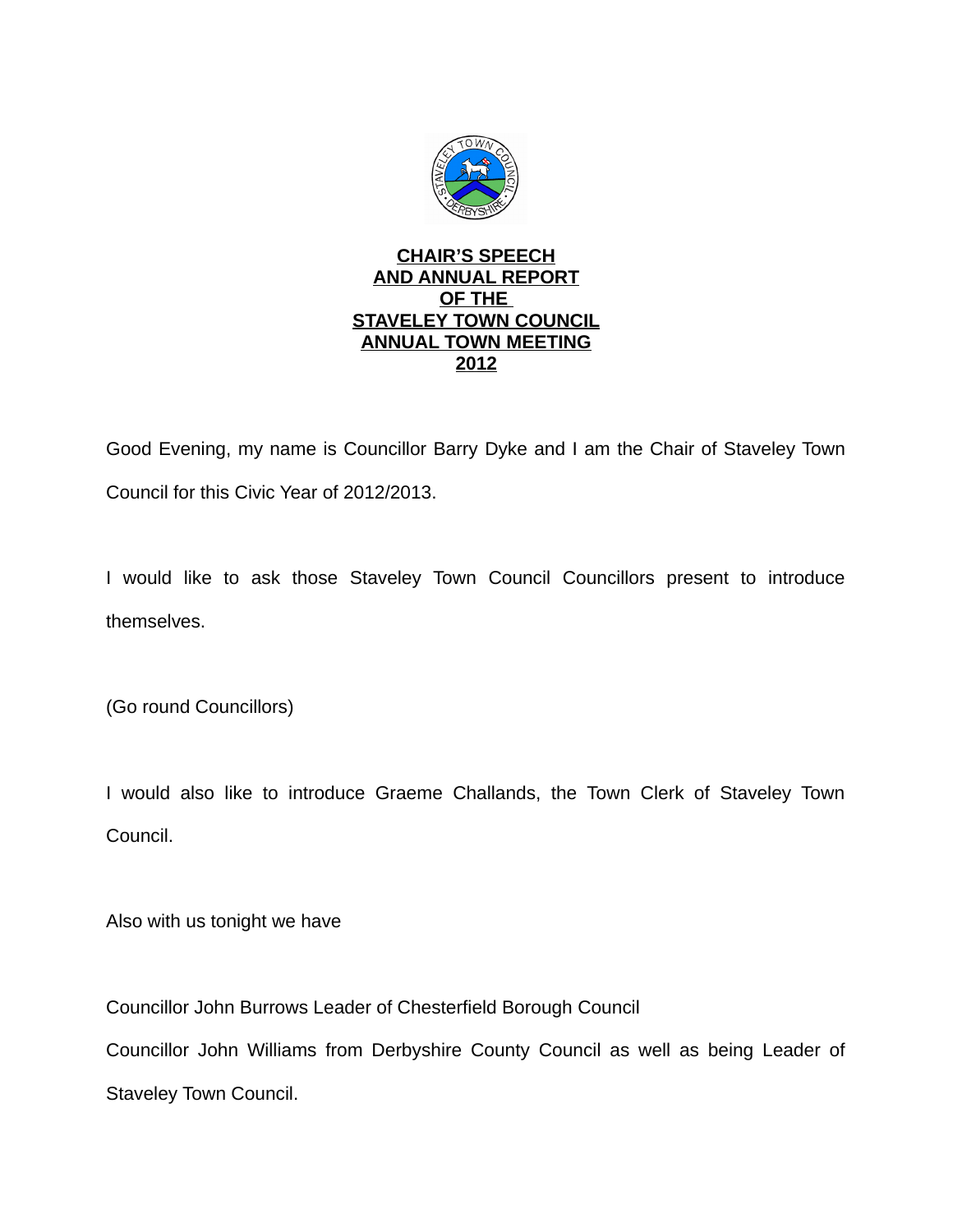Mention: Councillor Barry Bingham Chesterfield Borough Council Councillor Paul Stone Chesterfield Borough Council Councillor David Stone Chesterfield Borough Council and Derbyshire County Council (if they attend)

This Annual Report provides me with the opportunity to take stock of the last 12 months.

The Precept this year was set by the previous administration and rose by 1.5%, meaning most of our households pay an extra £0.64p per year. We are mindful of the economic situation in the country as a whole but unlike the principal authorities we receive no funding from Central Government and did not benefit from the grant given to those in order to encourage them to keep their Council Tax rise to zero. The Precept is vitally important for us to continue our work to help regenerate Staveley.

Our Councillors continue to work without pay to help Staveley and our residents. They do this to ensure Staveley continues to improve and as a result of the pro active role taken by Staveley Town Council I can report that our communities continue to get better. Being a Councillor means not just the work here at Staveley Town Council but many serve on a variety of outside bodies.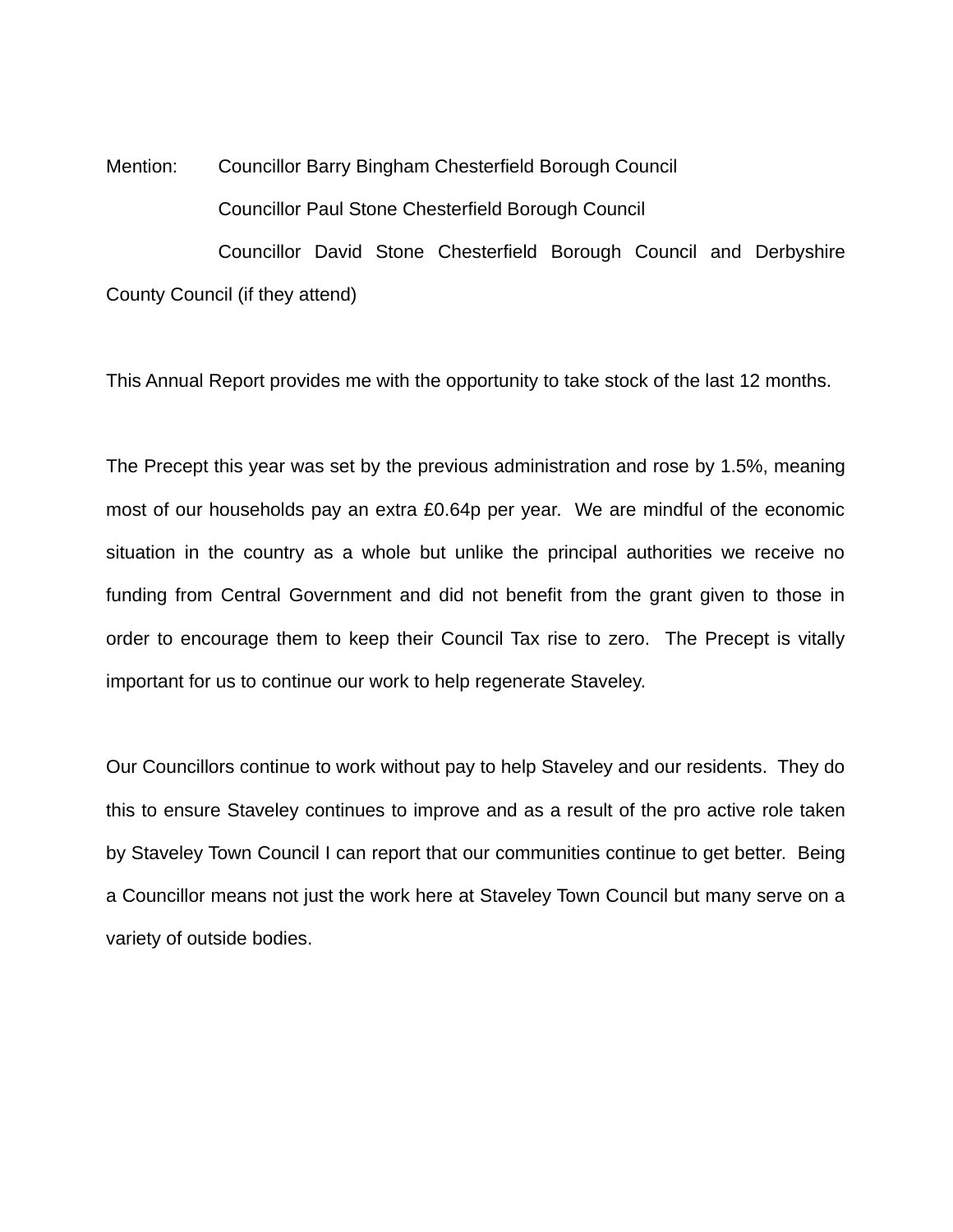We have worked in partnership with a variety of bodies not least Chesterfield Borough Council and Derbyshire County Council and I expect this partnership working to increase over the coming years.

Details of the Section 137 Grants awarded have been circulated. You will see from the list we have been able to help a considerable number of local organisations in their vital community work and this is set to continue.

One of our major projects in the Heart of Staveley Project. The past year has seen progress with a grant of £880,000 from the Heritage Lottery Fund and an application for £1.3 million to the EUPA2 programme. News of this application is awaited. Other funding bids have been submitted and negotiations have begun with the newly formed Heart of Staveley Limited, a not for profit company intended to assume the operation of the site in due course. If the EU bid is successful then building work should commence later this year.

The Summer Dig won a prize at the  $5<sup>th</sup>$  Derbyshire Heritage Awards and an exhibition of finds held at the Stables was well attended.

Another project where building work is expected to commence later this year is our Affordable Eco Homes Project. Planning permission was granted to Staveley Town Council last month and the final loose ends are being tied up as I speak. Our partners Cascade and Guinness Northern Counties Housing Association are working with us to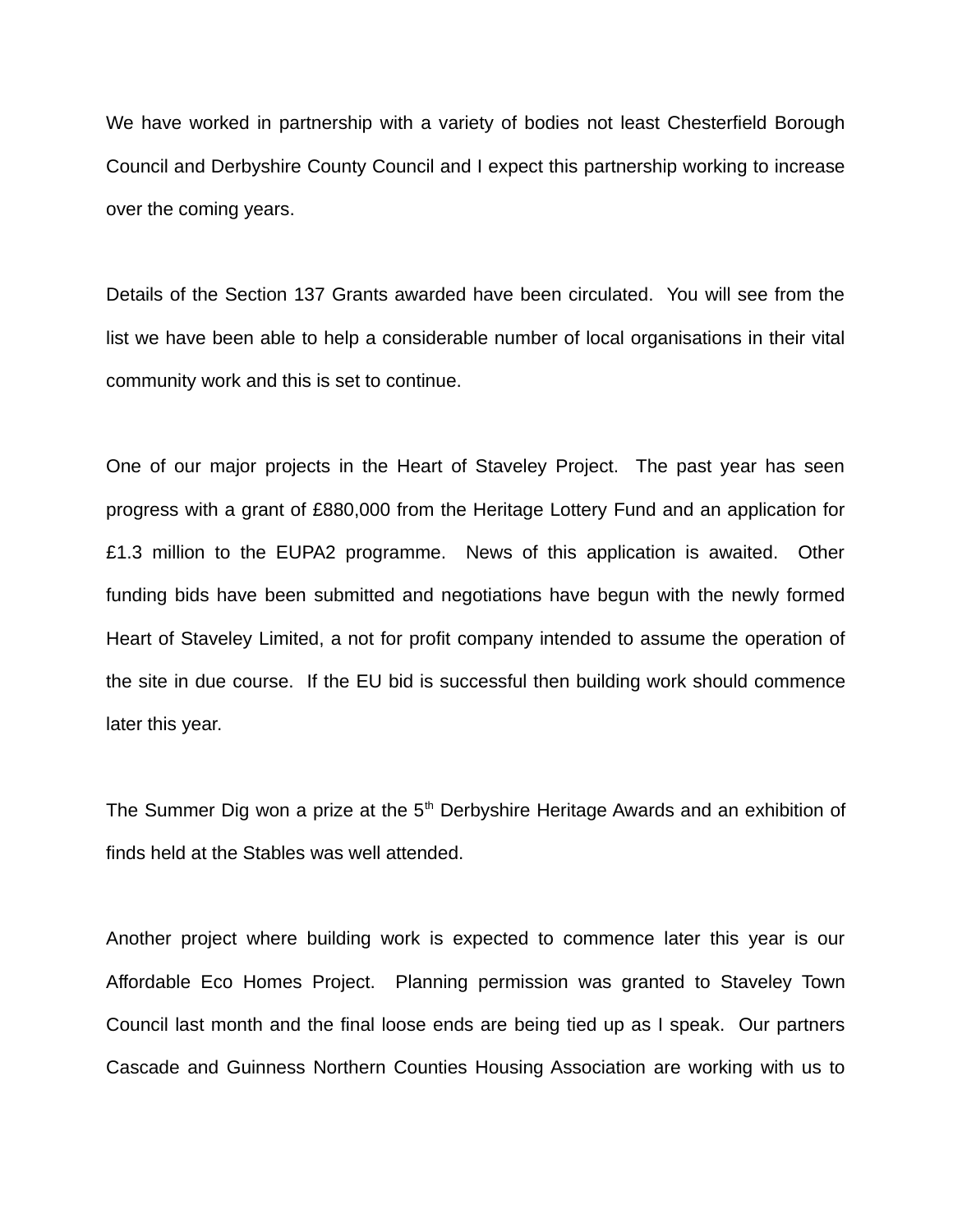provide 20 new affordable homes to Level 3+ of the Code for Sustainable Homes. This will bring back into use a polluted area of former allotment land. Because of the design the homes will be cheap to run and in a part of Middlecroft close to many existing facilities. It will provide much needed employment opportunities during the construction phase, including for local people. There will be a Junior Allotment Site and improvements to the adjoining Staveley Town and Middlecroft Allotment Site.

Our current sites continue to improve and as demand justifies we have plans in place to expand provision. We participate in the efforts to make Staveley greener – not least with the provision of our Hanging Baskets and participation in East Midlands in Bloom where last year we were awarded a Bronze Award.

We work with a whole host of local organisations as is clear from the Section 137 awards – from bowling clubs, the Toy Library, Bee There, Staveley Forward, The Staveley Centre, The Staveley Children's Centre, Local Clubs, local churches, Friends of Pools Brook County Park and Friends of King George V Park, pubs and until recently the Interdenominational Faith Group. This last year saw us welcome Father David Tesdale and say goodbye to Father Butt. Incidentally thanks to the Friends of Pools Brook Country Park and Chesterfield Borough Council for 2 new play areas which were opened in the park and have proved very popular.

We have once again helped the Staveley Armed Forces and Veterans' Association and look forward to this year's event.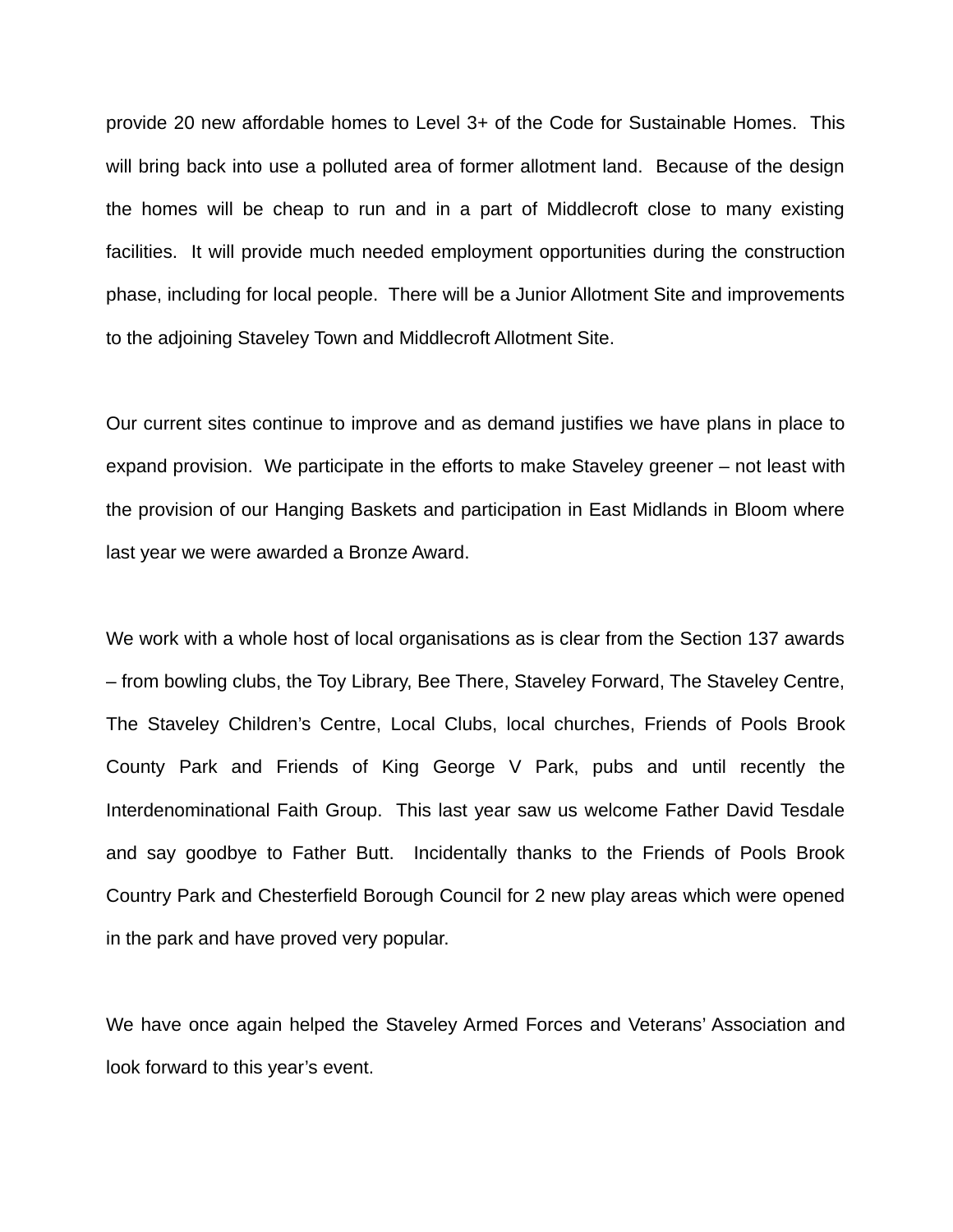Last year we took over the organisation of the Remembrance Day Parade, somewhat at the last minute and I am pleased to say it was again an enormous success – and one we intend to build on this year. We placed a bench in the Gardens of Remembrance in memory of local activists Peter Stearn and Shirley Flint with an event to mark this which was attended by our MPs and members of their families amongst others.

One partner organisation we were particularly instrumental in helping this year was the Chesterfield Canal Trust and Partnership. We are a corporate Member and have always offered support. This year they faced a crisis with the withdrawal of funding by Nottinghamshire County Council. That threatened the future employment of Dr. Coles the Development Manager whose visionary work has so benefited the area. Staveley Town Council decided to amend its budget and instead of subsidising an Annual Coach Trip to put the money towards the Partnership. That proved the decisive move to save the Partnership and I am pleased to report that Dr. Coles and his post has been moved from Derbyshire County Council to being hosted by Chesterfield Borough Council. Other Parish Councils along the route have responded to our initiative.

We also house the Waterways Recovery Group on our premises whilst the volunteers work on the Canal here in Staveley. Great progress was made with the construction of the canal down Mill Green to our new Staveley Town Basin. This will be formally opened by the Duke of Devonshire at the Chesterfield Canal Festival 2012. This will be a great community event on the weekend of June  $30<sup>th</sup>$  and  $1<sup>st</sup>$  July. We now expect the Festival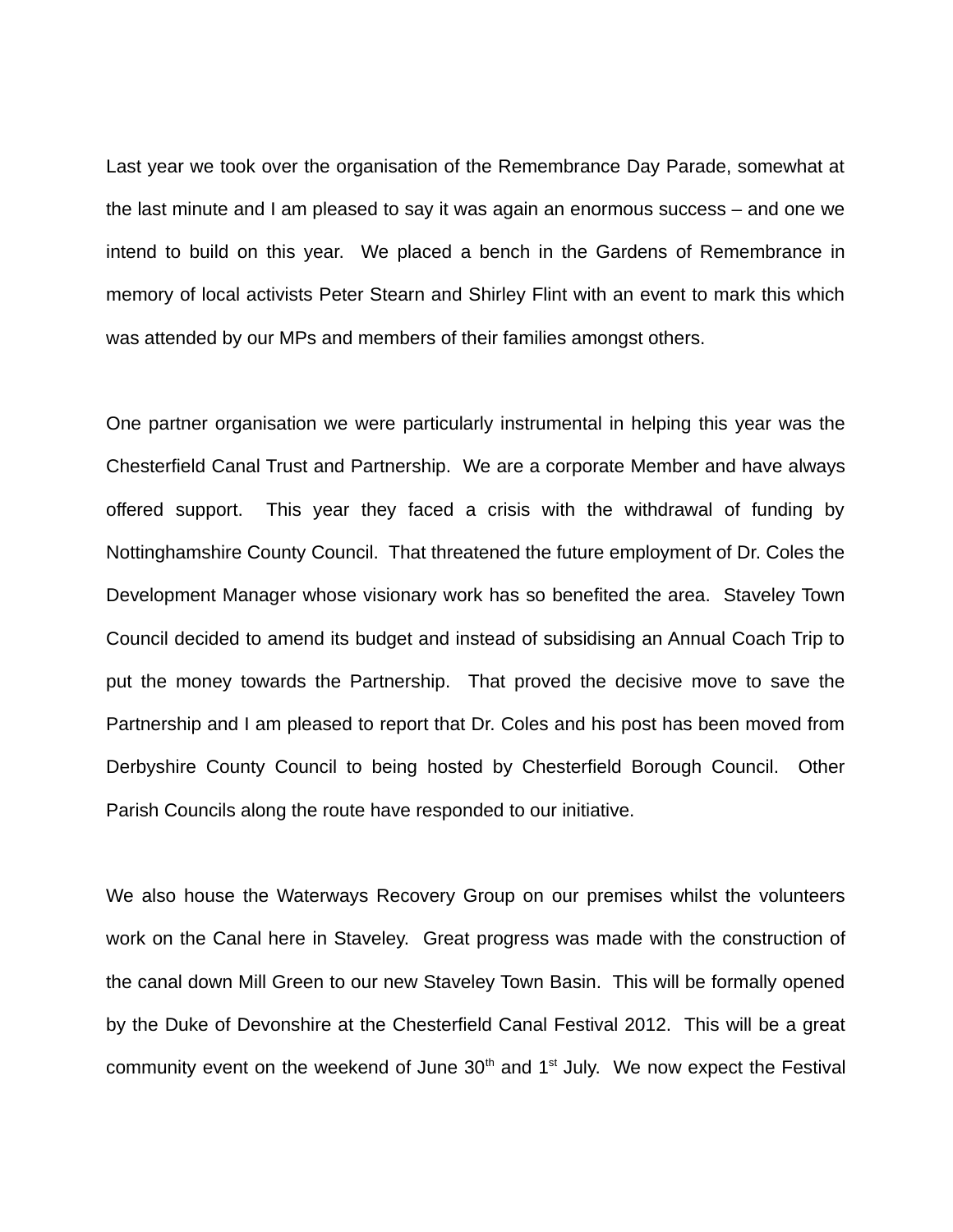to be an annual event whilst being centred on the new Town Basin it also involves Hollingwood and the Hub that opened last year together with Barrow Hill Engine Sheds. Nona's Café at The Hub has proved a great success providing not just a well used facility but employment and training. It's involved many people from the community – and their petition to the Heritage Lottery Fund demonstrated the strength of support for the canal. The opening of the Staveley Town Basin is just the start – plans for a training centre, bunkhouse, workshops and housing are well advances and details will be launched soon. It's another success story for Staveley and one that Staveley Town Council was crucial in enabling.

On that note I am pleased to report the Caravan Club site continues to prosper and indeed it expanded this year – bringing more money into our local economy. We have worked with Turning Point on their not for profit hospital at Mastin Moor. Due to open this summer it will provide almost 90 FTE jobs – and 50 of these have been earmarked for local people. Our support for Markham Vale continued. We hosted The Gathering at Staveley Hall and the Town Clerk gave a talk to senior officers from Derbyshire County Council to let them know what a valuable regeneration tool it was. In the middle of a massive recession the past year saw lots of new facilities open there, Squadron Medical being the latest. Andrew Paige Car Components Factory and a new McDonalds are being built as I speak and other developments are well advanced in the pipeline, together with a Green Gateway arts development that will be launched soon.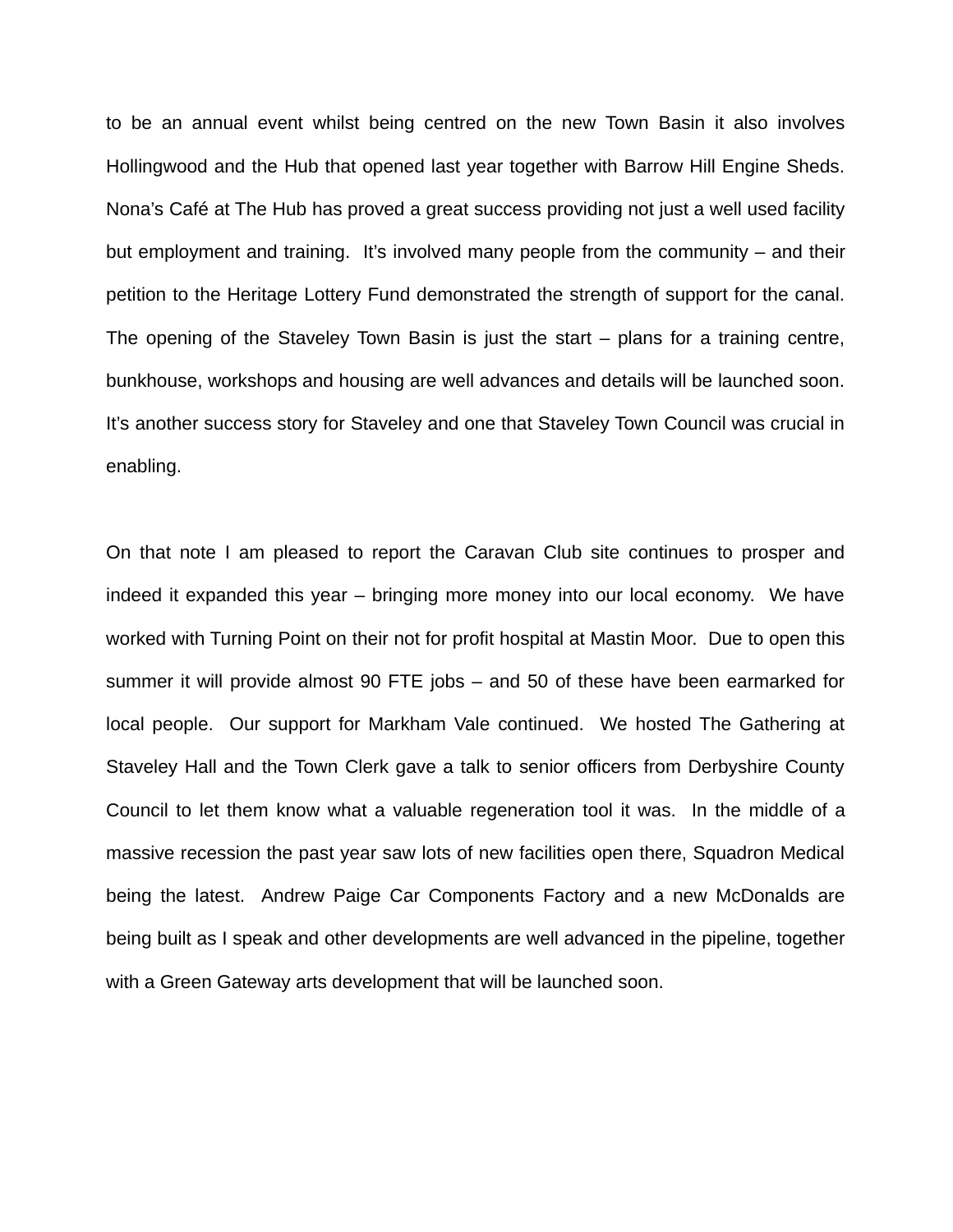The future for the Staveley Works Site is being worked on and we expect concrete proposals soon. The Chesterfield Borough Council Draft Structure Plan identifies this and the Eastern Villages as major growth points. There are major changes in Planning which we are monitoring closely.

Our own activities continued and continued to improve. We reduced the loss made operating Staveley Market from that inherited from Chesterfield Borough Council and working in partnership with them are spending an £18,000 grant from then on improving the Market and promotion together with launching a new Tuesday Market on June  $26<sup>th</sup>$ and publicity for this is out soon. We continue to benefit from the Staveley Hall Garden Centre Farmers' Markets and our seasonal Table Top Market at The Speedwell Rooms is still popular.

Our Arts and Crafts Competition had a great number of excellent entries and a marvellous Presentation Evening. As always the judges were amazed by the standard of work our students produce. We look forward to this year's event – and to see if one particular village manages to dominate the prizes again!

Our Summer Activities Scheme was as popular as ever and we are finalising this year's programme now with publicity available soon.

The Community Coach Trip went to Skegness and was popular and went without a hitch on the day. There will not be a Staveley Town Council organised one this year as the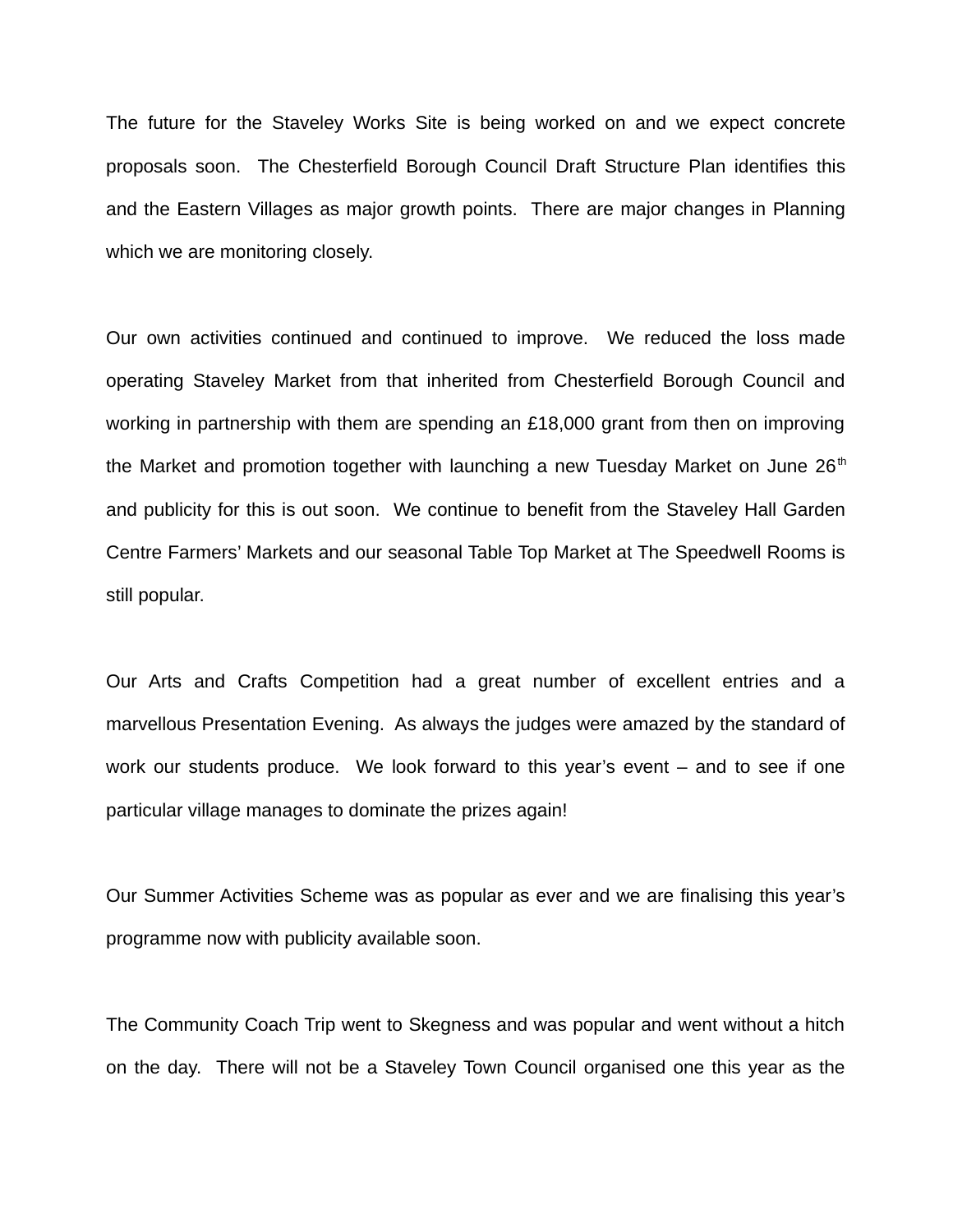Council felt the Canal was a priority for our limited funds. The Canal Festival means we still have a community event but this time over two days. And funding has been reserved for individual coach trips.

Our Community Bonfire and Firework Display proved the most popular to date despite clashing with the Chesterfield Borough Council display on Stand Road.

The Feast has its usual elements, plus some new ones including a Beer Festival, Bowls Tournament, Fishing Matches, Fun Run, Garden Party, a Circus and the Battle of the Bands. This year's Feast is just being finalised, so look out for publicity.

Our involvement with our local schools continued. Barrow Hill Primary School invited us to nominate a Governor to help them on the road to improvement under their new Head. With Netherthorpe School's new buildings due to be open later this year, we have been involved with their Citizenship students, French Exchange students, Speech Day and a Work Experience pupil. Springwell Community College new building was officially opened last year and their results continue to improve. We welcomed a student for work experience.

The events for the Christmas season included a Victorian Christmas Fayre in partnership with Staveley Hall garden Centre which attracted some 3,500 people. It was followed by our Elderly Citizens' Christmas Party which was very enjoyable. The Christmas Lights were switched on in the Market Place with a Lantern Parade from the Hall. Lastly on a